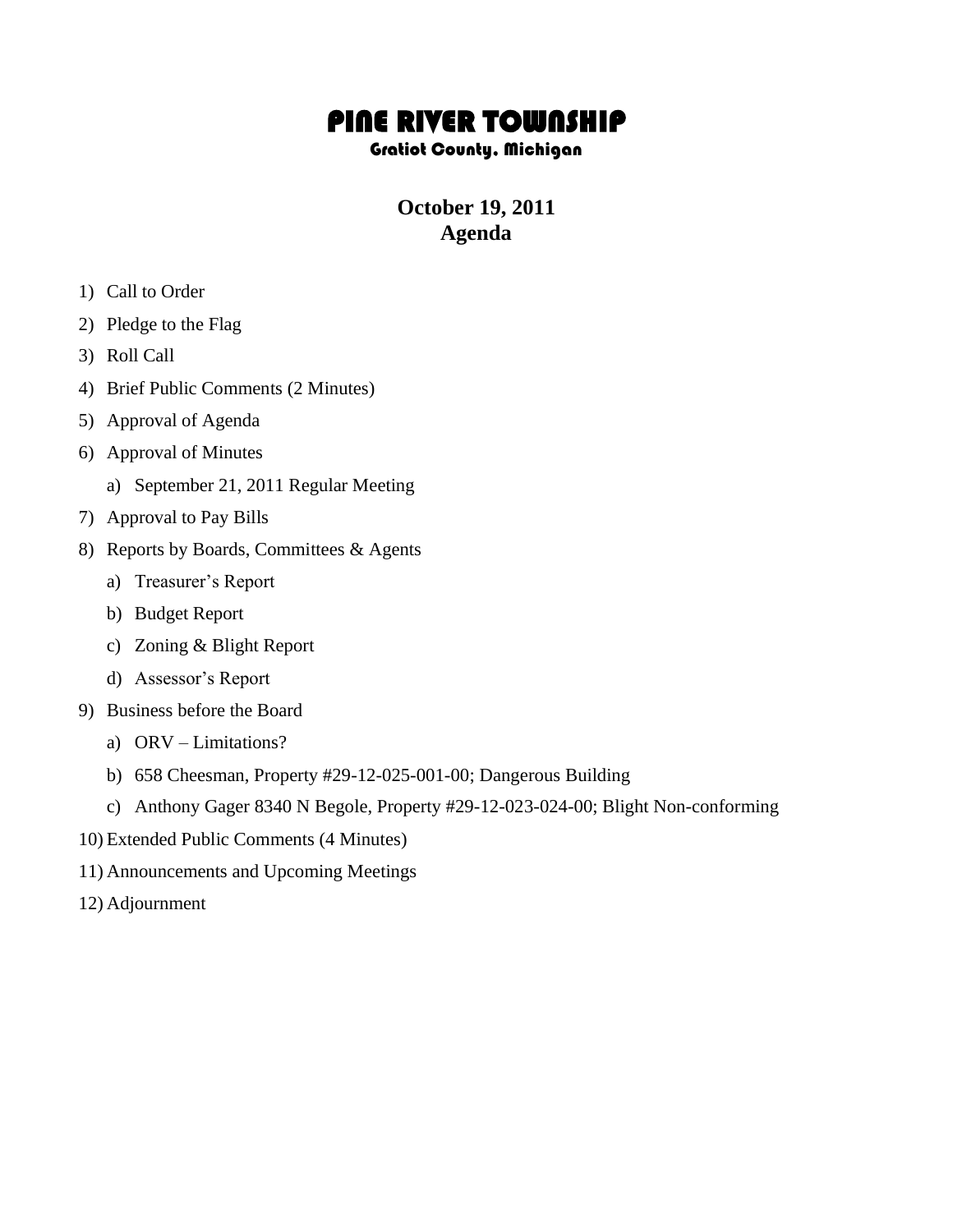## **MINUTES OF THE PINE RIVER TOWNSHIP BOARD MONTHLY MEETING October 19, 2011**

- 1) The regular monthly meeting of the Pine River Township Board was called to order at 7:10 pm by Supervisor Beeson at the Township Hall.
- 2) Pledge the flag: The board and the public said the pledge to the flag.
- 3) Roll Call: Rademacher: present, Best: present, Moeggenborg: absent, Baker: present, Beeson present. (4) Board members present (1) absent Moeggenborg.
- 4) Brief Public comments (2 minutes):
- 5) Approve the Agenda:

Motion by Best: second by Baker: to approve the Agenda as presented. All present board members approved. Motion carried 4-0.

6) Approve the Minutes:

Motion by Best: second by Baker: to approve the Regular Meeting Minutes of September 21, 2011. All present board members approved. Motion carried 4-0.

7) Approval to Pay Bills:

 Motion made by Baker: second by Best: to pay bills as presented in the amount of \$ 24,702.63. All present board members approved. Motion carried 4-0.

- 8) Reports by Boards, Committees & Agents
	- a. Treasurers Report Discussion; report placed on file.
	- b. Budget Report Discussion: report placed on file.
	- c. Zoning & Blight Officer Discussion: report placed on file
	- d. Assessor Report Discussion will add additional information to tax bills to cut down on questions
- 9) Business before the Board:
	- a. ORV Limitations- Township will follow the same ordinance as the county.
	- b. 658 Cheesman Rd. Property#29-12-025-001-00; Dangerous Building Motion by Best: second by Baker: to direct the Zoning & Blight Officer to enforce the Dangerous Building Ordinance for the above property.
	- c. Anthony Gager 8340 N Begole Rd. Property #29-12-023-024-00; Blight Non conforming Motion by Baker: second by Best: to approve the expenditures associated with a process server should it become required to serve a notice to the property owner of the blight violation.